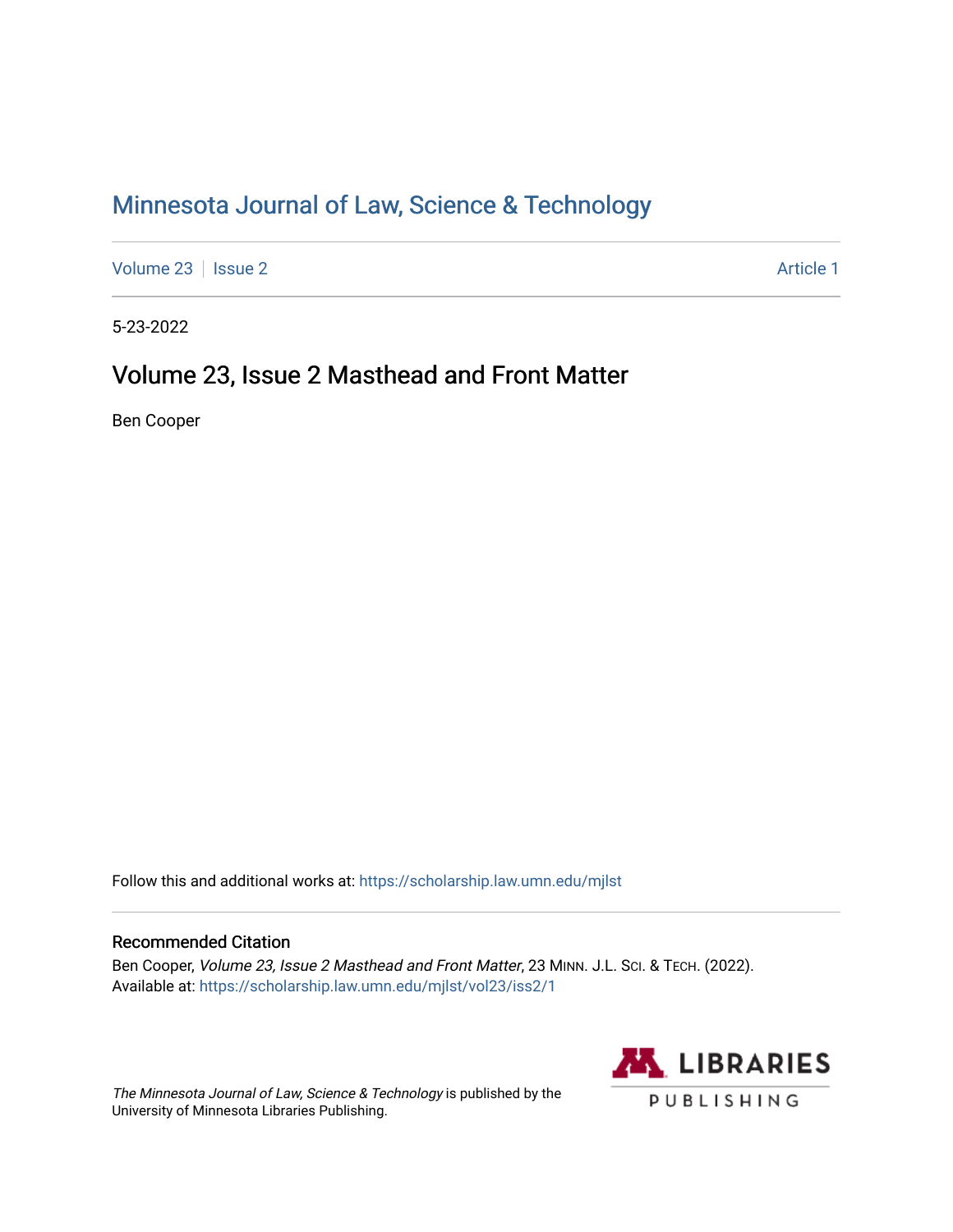The *Minnesota Journal of Law, Science & Technology* is published online at the University of Minnesota Law School. Back issues and volumes are available by request at mjlst@umn.edu.

The Minnesota Journal of Law, Science & Technology invites the submission of unsolicited manuscripts. We regret that such manuscripts cannot be returned.

Except as otherwise indicated, the copyright in each article is owned by the respective author. Articles herein in which the author has not retained the copyright may be duplicated for classroom use provided that (1) each copy is distributed at or below cost, (2) the author(s) and the Minnesota Journal of Law, Science & Technology are identified, (3) proper notice of copyright is affixed to each copy, and (4) the Minnesota Journal of Law, Science & Technology is notified of the use.

Address postal communications to

### *Minnesota Journal of Law, Science & Technology* 229 19th Avenue South Minneapolis, Minnesota 55455.

Communications and questions can be addressed to mjlst@umn.edu.

© 2021 MINNESOTA JOURNAL OF LAW, SCIENCE & TECHNOLOGY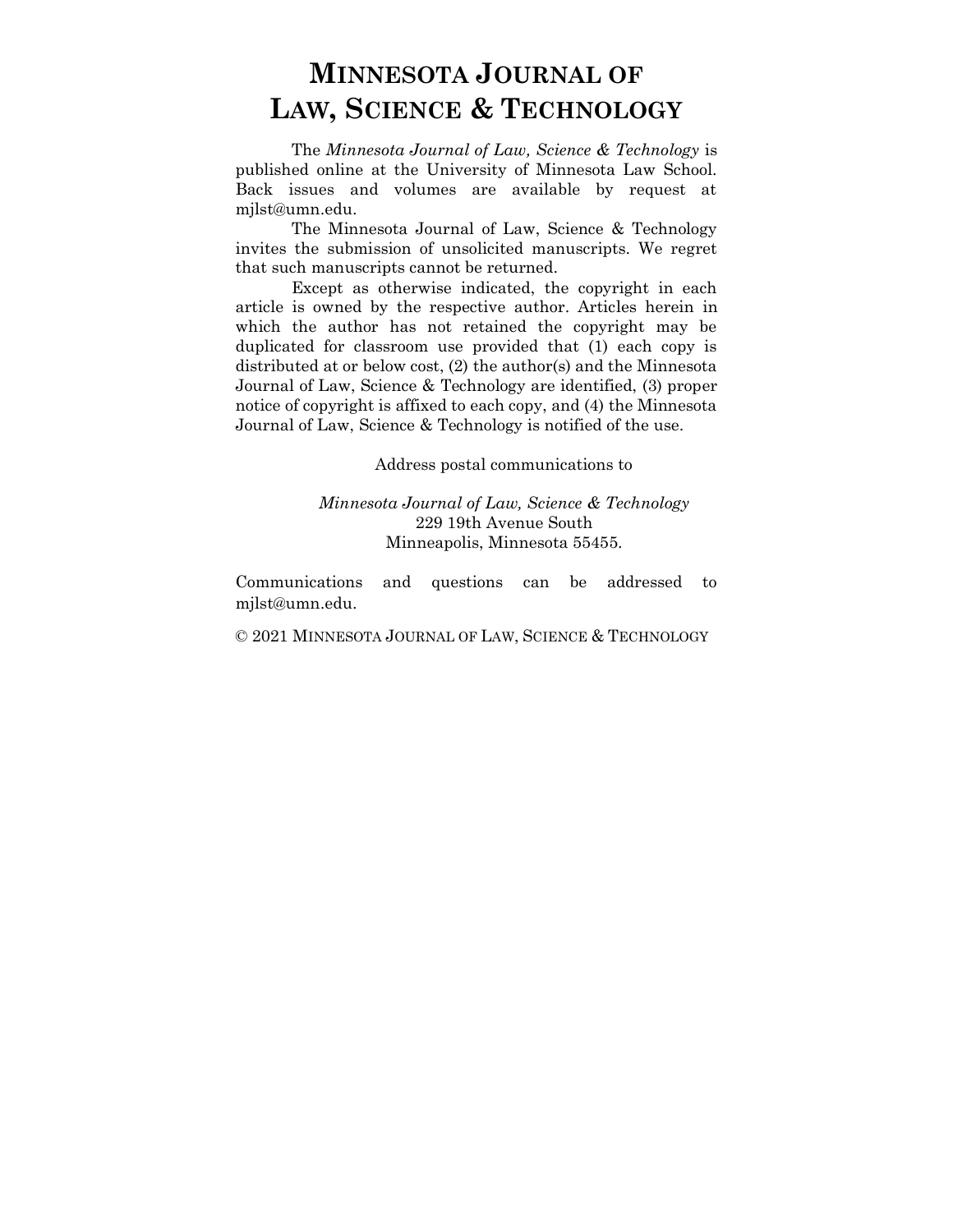### VOLUME 23 2021–2022

### **BOARD OF EDITORS**

**Editor-in-Chief Executive Editor** EMILY MOSS JORDAN HUGHES

### **Articles Editors Managing Editors Note & Comment Editors**

CHRISTOPHER CERNY MENGMENG DU INGRID HOFELDT† DANIEL WALSH

AMANDA ERICKSON† CARLTON HEMPHILL† DREW MILLER EMILY NEWMAN ELLIE SOSKIN SAMUEL SYLVAN

**Managing & Research Editor**

**Web Content Editor/Alumni Outreach** VALERIE ELIASEN† BEN COOPER† ISAAC FOOTE†

**Symposium Articles Editor**

JESSE SMITH SCHUYLER TROY† MADELINE VAVRICEK

† *Lead Editor*

### **STAFF MEMBERS**

SARAH BAUER CLAIRE COLBY DAVID C. EDHOLM DOUGLAS HARMAN HENRY KILLEN SHUANG LIU

MASON MEDEIROS MAX MEYER CARLY MICHAUD SARAH NELSON THAO NGUYEN ALEX O'CONNOR DAN O'DEA

**JOURNAL ADMINISTRATION Faculty Advisor** RALPH HALL, JD

SARA PISTILLI WARREN SEXSON JUSTICE SHANNON ZANNA TENNANT KRISTIN THOMPSON CHASE WEBBER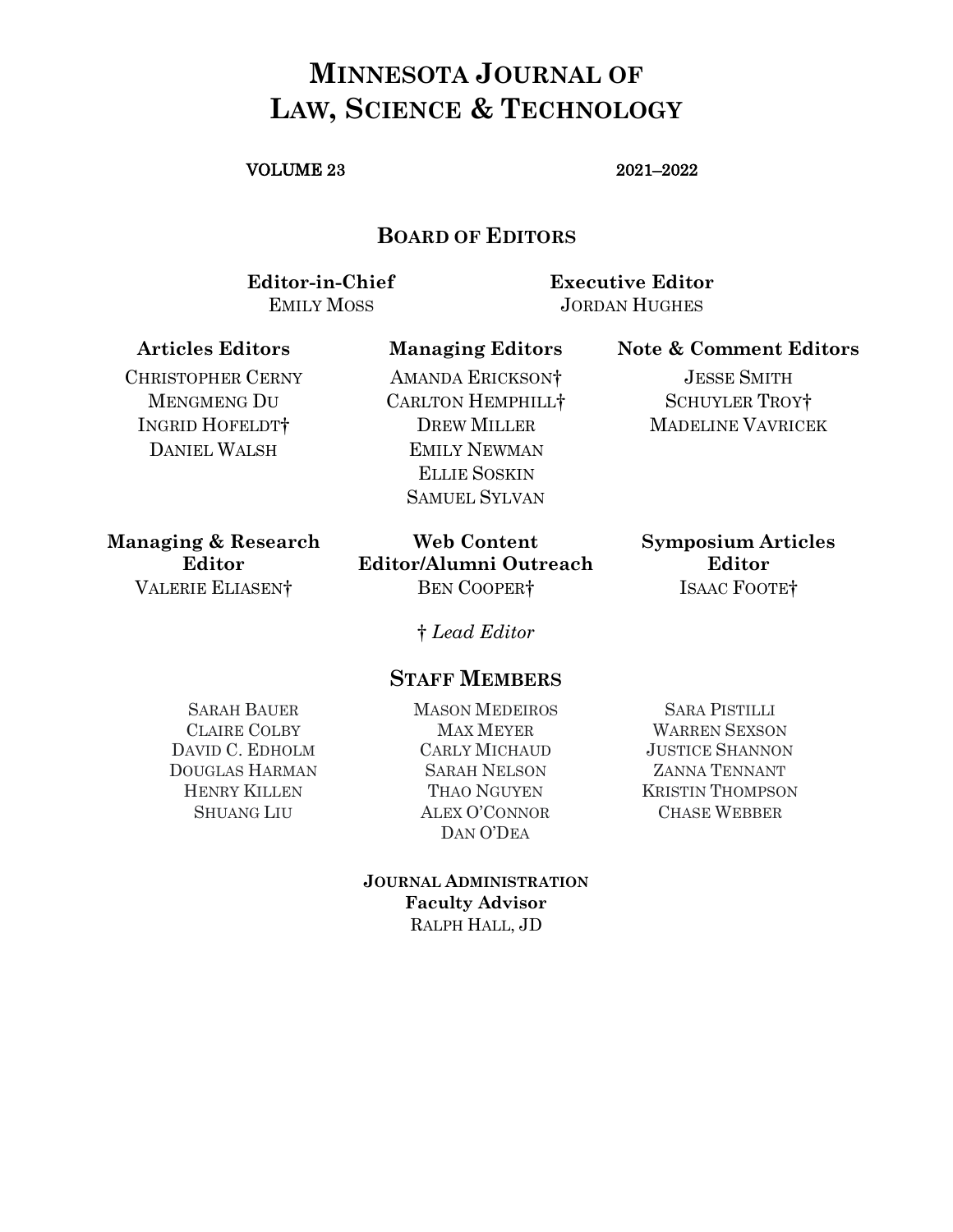### VOLUME 23 2021–2022

| Rule 10b-5 Meets Wagon Mound:<br>A New Perspective on Loss<br>Causation                                                                                                             | <i>Meiring de Villiers</i>                                | 447 |
|-------------------------------------------------------------------------------------------------------------------------------------------------------------------------------------|-----------------------------------------------------------|-----|
| The 'Burbs and the Bees: Race,<br>Class, and RPBB Policy in<br>Minnesota                                                                                                            | Julia Brokaw,<br>Hudson B. Kingston,<br>and Jordan Hughes | 473 |
| A Taking Timebomb: Loss of<br>Access Takings as a Barrier to<br>Managed Retreat from Sea Level<br>$_{\rm{Rise}}$                                                                    | Isaac Foote                                               | 559 |
| Making Your Robotic Surgery<br>Systems General Purpose: A<br>Possible Preventive Measure for<br>Induced and Contributory<br>Infringement Liability Arising in<br>Medical Procedures | Mengmeng Du                                               | 593 |
| Physical Losses, Invisible<br>Damages: Finding Coverage for<br>Business Interruption Insurance<br>Claims Sustained During the<br>COVID-19 Pandemic                                  | Mason Medeiros                                            | 631 |
| A Helper for Patenting the<br>"Unpredictable": Artificial<br>Intelligence                                                                                                           | Shuang Liu                                                | 671 |